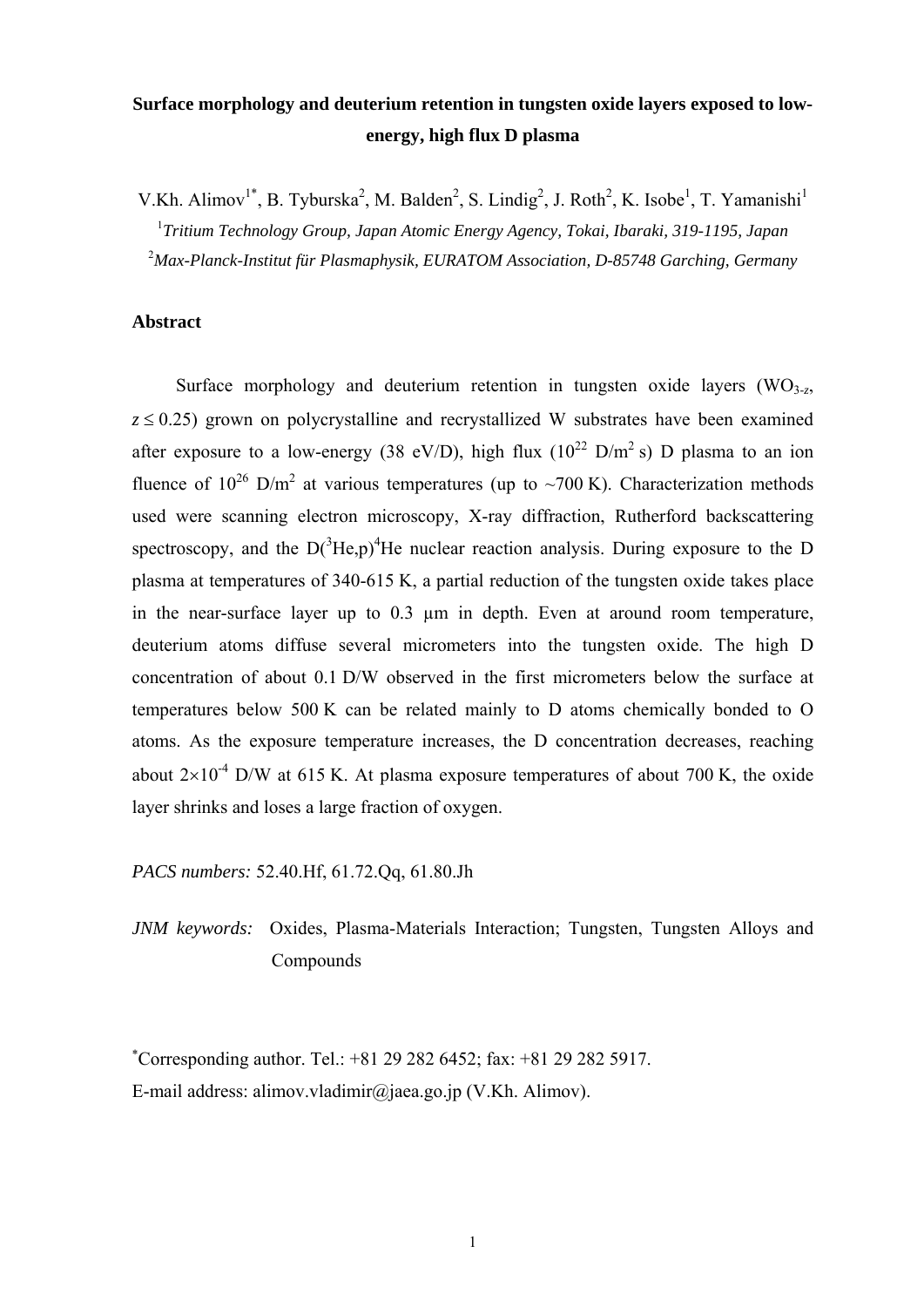#### **1. Introduction**

Due to its favorable physical properties, such as low erosion yield and high melting temperature, tungsten (W) is a candidate material for plasma-facing high heat-flux structures in fusion reactors in operation and under construction, such as the tokamaks ASDEX-Upgrade [1], ITER [2], QUEST [3], and DEMO [4]. Oxide layers exist naturally on the W surfaces as a result of the strong chemical affinity of this metal to oxygen. Furthermore, oxide layers can be formed due to the proposed  $O_2$  gas introduction into the reactor chamber for tritium removal from carbon deposits [5]. The presence of the oxide layer on the surface causes a considerable decrease (approximately by a factor of 10) of the threshold energy for the sputtering of W bombarded with hydrogen isotopes, because of the reduction of the binding energy of tungsten oxide molecules [6]. There is some data indicating that deuterium retention in tungsten oxide layers is higher than in W [7, 8, 9]. Hydrogen concentration of 0.4 H/W (9 at.%) in amorphous  $WO_3$  films covered by a W layer was reported after irradiation with 10 keV  $H_2^+$  ions at room temperature [10]. In this context, additional data on the behavior of hydrogen isotopes in tungsten oxides, particularly under exposure to low-energy D plasma at various temperatures, is important to estimate tritium uptake and retention in fusion reactor components.

The oxidation of tungsten is thermodynamically favored and the formation of  $WO<sub>3</sub>$  is more favored than the formation of  $WO_2$ . The oxidation of W depends strongly on the temperature. At room temperature small amounts of tungsten oxide are formed on the surface due to the contact with air [11]. Above 600 K, a thin dark blue layer of WO<sub>2.75</sub> becomes visible. Above  $850$  K, yellow WO<sub>3</sub> forms on the layer of dark blue oxide. Above 1250 K, the volatility of  $WO_3$  becomes noticeable, and lastly, the tungsten surface remains free of thick oxide film above 1550 K because the oxide volatilizes as quickly as it is formed [11].

The tungsten trioxide  $WO_3$  is one of the most commonly investigated tungsten oxides. Its open crystal structure allows the formation of compounds known as the hydrogen tungsten bronze  $(H_xWO_3, x \le 1)$  [12, 13]. The analogous hydrogen bronze is best described as a nonstoichiometric oxide hydroxide,  $WO_{3-x}(OH)_x$  [13]. The hydrogen bronzes are easily oxidized to  $WO_3$  and  $H_2$  at room temperature by air,  $H_2O$ , and other oxidizing agents [14]. At room temperature the hydrogen diffusivity in the amorphous oxide layers is found to be in the range of  $1.8\times10^{-14}$  to  $2.5\times10^{-11}$  m<sup>2</sup>/s [15, 16, 17, 18, 19], whereas for the crystalline layer this value becomes  $(1.4-3)\times10^{-15}$  m<sup>2</sup>/s [17, 20].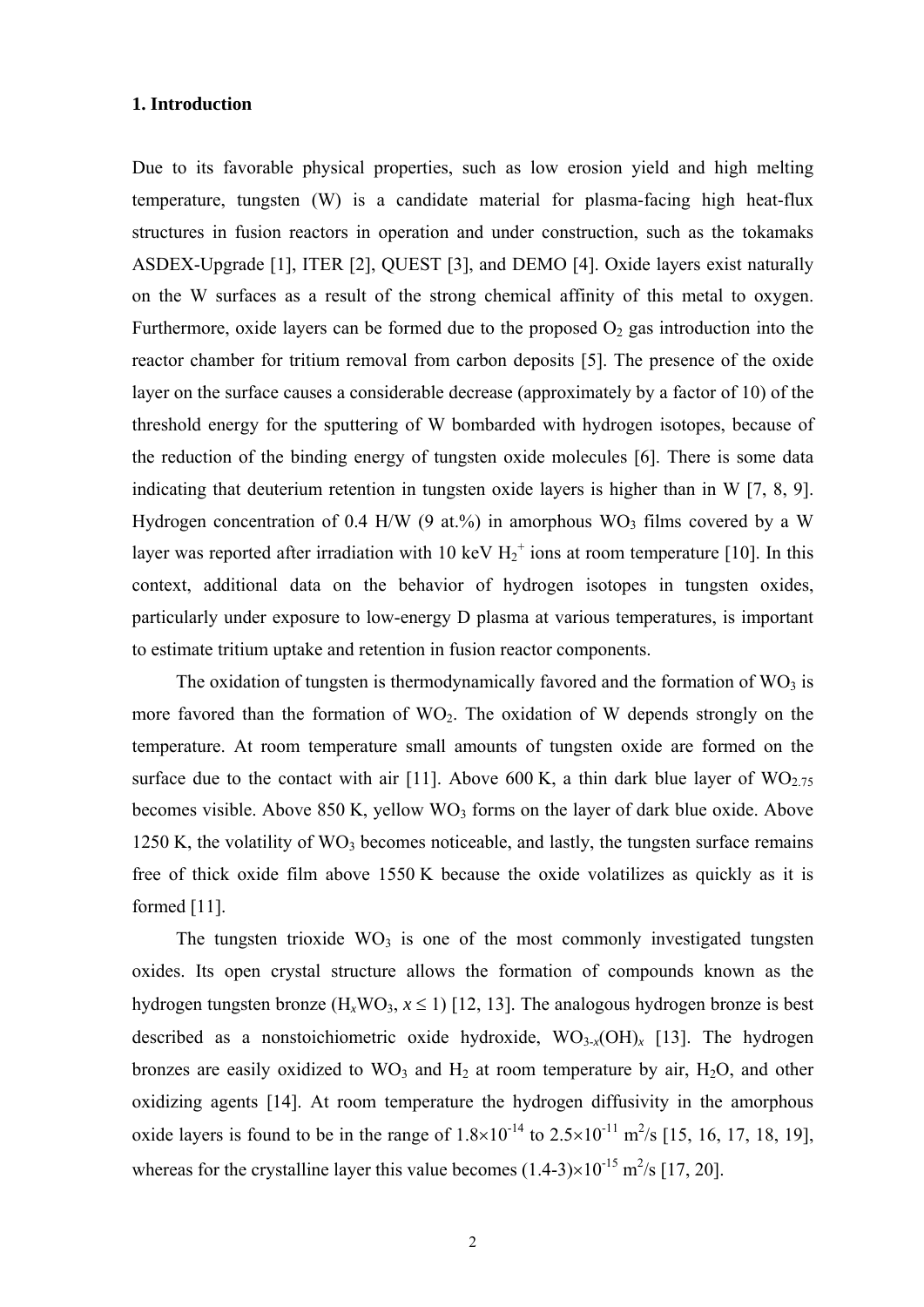The reduction of WO<sub>3</sub> by H<sub>2</sub> is known to start at about 670 K ( $T_{\text{reduce}}$ ). The course of the reduction is dependent on many factors, particularly on the presence of  $H_2O$  and catalysts [21]. Salje et al. [22] found that the tungsten oxidation state was reduced after  $H^+$ and  $Ar^+$  bombardment and concluded that  $Ar^+$  bombardment of WO<sub>3</sub> preferentially removes oxygen atoms and that  $H^+$  bombardment causes direct formation of  $H_xWO_3$ . On the other hand, Bringans et al. [12, 23], studying the effect of  $H^+$  bombardment on WO<sub>3</sub> by the ultraviolet photoemission spectroscopy, postulated that a loss of oxygen atoms from the surface rather than formation of  $H_xWO_3$  was the paramount effect.

The aim of the present work lies in obtaining data on deuterium concentration in tungsten oxide exposed to low-energy, high flux D plasma at various temperatures and determining the oxygen loss.

# **2. Experimental procedures**

Two types of tungsten produced by A.L.M.T. Corp., Japan (each with a purity of 99.99 wt.%) were used as substrates for growing of oxide layers  $-$  (i) a polycrystalline ITER-grade tungsten (pc-ITER-W) where the grain elongation is perpendicular to the surface  $[24]$  and grain size is around 1  $\mu$ m, and (ii) polycrystalline tungsten fully recrystallized at 2070 K for 1 hour after cutting and polishing (rc-W) with grains of 20-200  $\mu$ m. Plates of the W materials,  $10\times10\times2$  mm<sup>3</sup> in size, were oxidized by annealing in air for 10 minutes. Two runs of the annealing were performed – the pc-ITER-W plates were oxidized at  $T_{\text{oxy}} \approx 820 \text{ K}$ , whereas the rc-W plates were oxidized at  $T_{\text{oxy}} \approx 870 \text{ K}$ .

The phase of the oxide layers was examined by X-ray diffraction (XRD) (3003-PTS, Seifert). The diffractograms were obtained with a parallel beam configuration as  $\theta/2\theta$  scans and under grazing incidence. Additionally, for the most intense XRD peaks, a texture analysis was performed.

The surface topography was examined by scanning electron microscopy (SEM) (Real Surface View Microscope, KEYENCE VE-9800) at a tilt angle of 45º, whereas the oxide layer morphology of the plasma-exposed samples was analyzed by a SEM combined with a focused ion beam (FIB) (HELIOS NanoLab 600, FEI) [25].

The oxide layers formed on the W substrates were exposed to a deuterium plasma beam consisting to over 80% of incident  $D_2^+$  ions. The plasma was generated in the Linear Plasma Generator [26]. A bias voltage of -80 V was applied to the sample resulting in an incident energy of 38 eV/D, taking into account the plasma potential of about -4 V as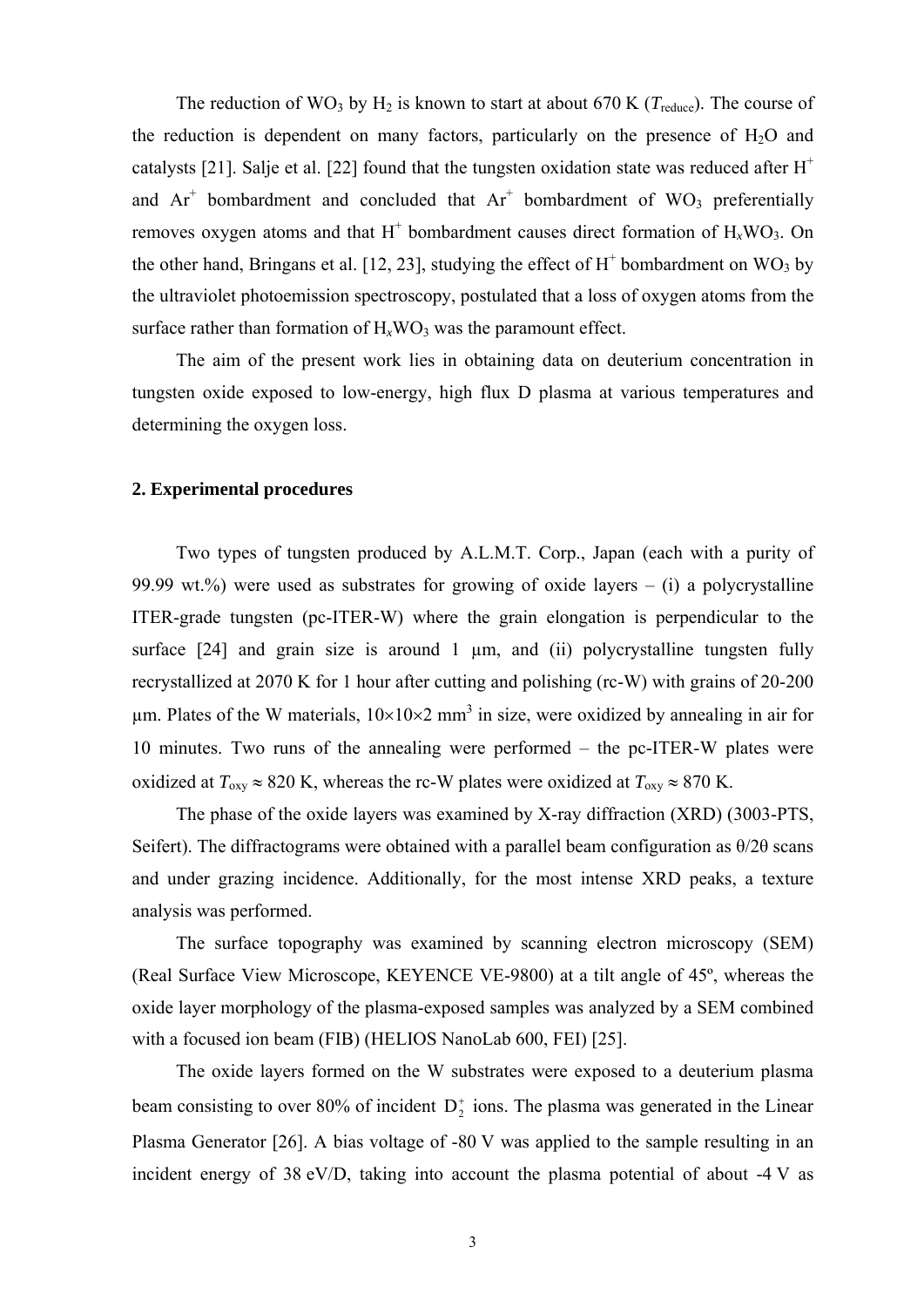measured by a Langmuir probe. The incident deuterium ion flux was fixed at  $10^{22}$  D/m<sup>2</sup>s. The samples were passively heated by the plasma itself, and the exposure temperature was set in the range from 340 to 705 K by varying the thermal contact between the sample and the cooled holder. All samples were exposed to an ion fluence of  $1 \times 10^{26}$  D/m<sup>2</sup>.

The D concentration within the near-surface layer was measured by means of the  $D(^{3}He, \alpha)$ H reaction at a <sup>3</sup>He energy of 0.69 MeV, and the  $\alpha$  particles were energyanalyzed with a small solid-angle surface barrier detector at a laboratory scattering angle of 102°. The  $\alpha$  spectrum was transformed into a D depth profile up to a depth of about  $10^{23}$ atoms/ $m<sup>2</sup>$  using the SIMNRA program [27]. To determine the D concentration at larger depths, an analyzing beam of  ${}^{3}$ He ions with energies varying from 0.69 to 4 MeV was used. The protons from the  $D(^{3}He,p)^{4}He$  nuclear reaction were counted using a wide-angle proton detector placed at an angle of  $135^{\circ}$ . The proton yields measured at different  $3$ He ion energies allowed measuring the D depth profile at depths of up to  $5\times10^{23}$  atoms/m<sup>2</sup> (i.e., 7  $\mu$ m for metallic W) [28, 29].

The W concentration in the oxide layers before and after exposure to the D plasma was determined by means of Rutherford backscattering spectroscopy (RBS) at  ${}^{3}$ He ion energies of 2.8 and 3.6 MeV and evaluated with SIMNRA. The backscattered  ${}^{3}$ He was energy-analyzed at a scattering angle of 165° by a small-angle surface barrier detector. The W concentration was determined up to a depth of  $2\times10^{23}$  atoms/m<sup>2</sup> with an accuracy of 1 at.%.

## **3. Results and discussion**

According to the RBS data (Fig. 1a), the composition of the grown oxide layers corresponds to stoichiometric  $WO_3$  with 25 at.% of W atoms. On the other hand, the dark blue colour of the oxide layers is indicative of the  $WO_{2.75}$  phase (26.7 at.% of W atoms). It should be noted that the phase identification by XRD is hindered by a strong fibre texture of the oxide layers grown on both W substrates. Nevertheless, the oxide layers can be attributed to the  $WO_3$  phase with the  $(020)$  planes parallel to the surface. The broad width of the diffraction peaks indicates that the crystallites are small or strongly disordered. However, it seems plausible that the grown oxide involves two phases,  $WO<sub>3</sub>$  and  $WO<sub>2.75</sub>$ [30], therefore below we will denote the grown tungsten oxide as  $WO<sub>3-7</sub>$ , where  $0 \le z \le 0.25$ .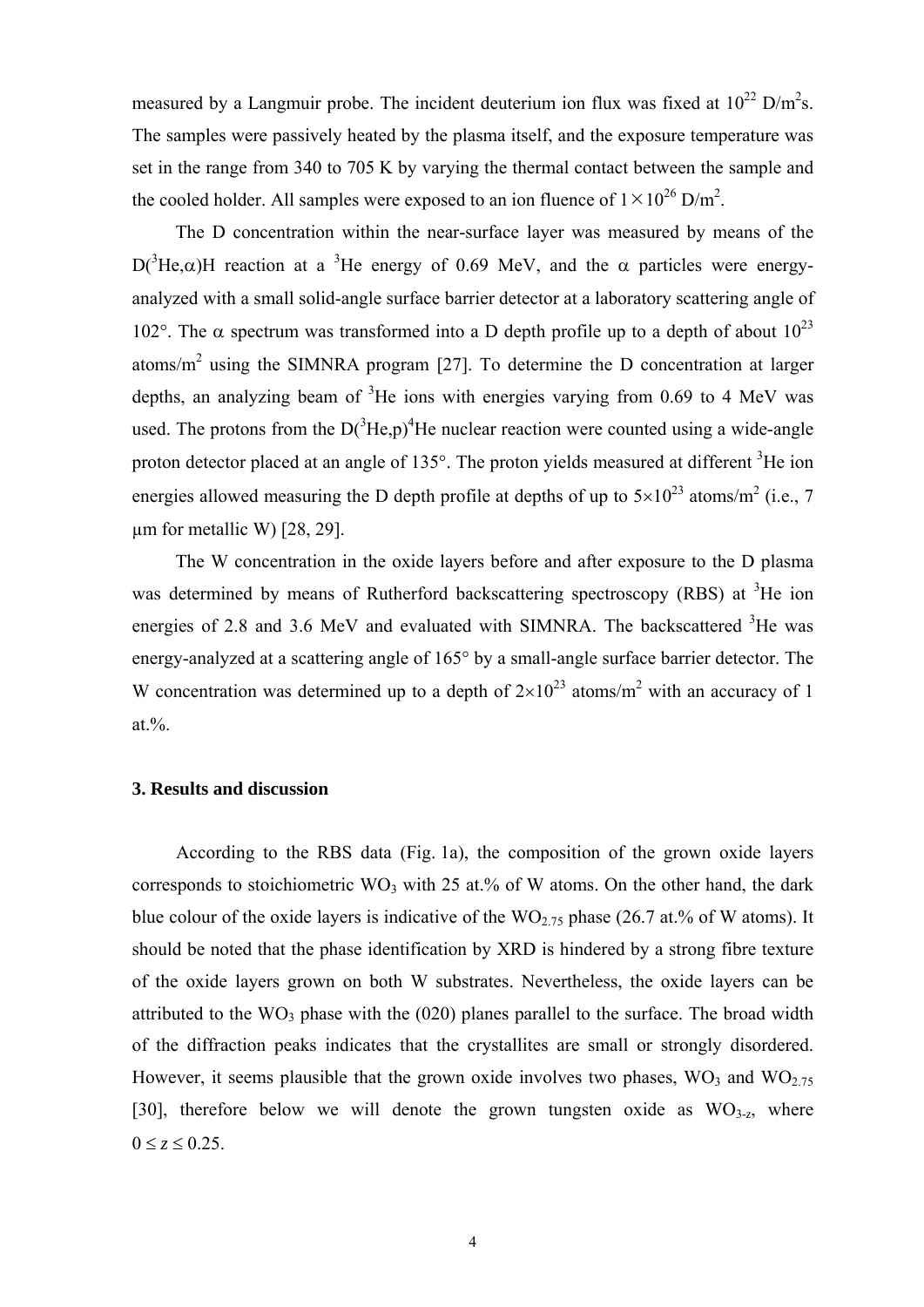A thickness of the oxide layers formed on the surface of the pc-ITER-W is about  $8 \times 10^{22}$  atoms/m<sup>2</sup>, whereas for the rc-W the oxide thickness is above  $2 \times 10^{23}$  atoms/m<sup>2</sup>. Taking into account the WO<sub>3</sub> atomic density,  $N_{\text{WO}_3} = 7.5 \times 10^{28}$  (W+O)/m<sup>3</sup>, the observable depth of the oxide layers in the RBS is assessed to be about 1 μm for the WO3-*z*/pc-ITER-W ( $T_{\text{oxy}} \approx 820 \text{ K}$ ) and above 2.5 µm for the WO<sub>3-z</sub>/rc-W ( $T_{\text{oxy}} \approx 870 \text{ K}$ ).

The surface morphology of the oxide layers corresponds mainly to the grain structure of W substrates (see Figs. 2a and 3a). The thickness of the oxide layer on the rc-W is ranging from 3 to 10 µm (Fig. 4a) and varies from grain to grain due to dependency of the oxidation rate on the grain orientation. The different growth rates on the individual grains cause crack formation along the grain boundaries (see Figs 2a and 4a). However, similar cracks are not observed on the surface of the oxide layers grown on the pc-ITER-W (see Fig. 3a), probably due to smaller oxide thickness or due to strongly distorted grains at the surface by the mechanical preparation treatment. Note the oxidation of tungsten leads to a volume increase by a factor of three.

After exposure to D plasma at temperatures  $T_{\text{exp}}$  = 340-515 K, the surface morphology of the oxide layers grown on both types of W substrates, exhibits the growth of the cracks in length, and additional cracks appear across the grain surface (see Figs. 2b and 3b). At  $T_{\text{exp}} = 615-705$  K, the density of the intragranular cracks increases (Figs. 2c,d and 3c,d). A peculiarity of the oxide layers exposed at temperatures of about 700 K is a strong roughening and an assumed decrease of the oxide thickness (Fig. 2d).

It follows from the RBS spectra (Fig. 1b) that exposure of the oxide layers to the D plasma at  $T_{\rm exp}$  = 340-515 K leads to an increase in the W concentration to 35-40 at.% on the surface with following decrease down to about 25 at.% within a layer of about  $1\times10^{22}$ atoms/ $m<sup>2</sup>$  (0.13 µm) in thickness (see Fig. 5a). However, at an exposure temperature of 605-615 K, the W concentration increases to 50-60 at.% within the near-surface layer of about 2.5 $\times$ 10<sup>22</sup> atoms/m<sup>2</sup> (0.33 µm) in thickness. This layer on the rc-W was observed directly by SEM combined with FIB cross-sectioning (Fig. 4b), and the reduction of the oxygen content in this layer was confirmed by energy-dispersive X-ray spectroscopy. Its geometrical thickness is 0.32 μm. Clearly, a partial reduction of the tungsten oxide takes place in the near-surface layer during the plasma exposure. It should be noted that the D ion implantation range is only about 3 nm [31].

A significant increase of the W concentration over the whole thickness of the oxide layer on the rc-W is observed during plasma exposure at  $T_{\text{exp}} = 705 \text{ K}$  (RBS spectrum is shown in Fig. 1b, whereas the tungsten depth profile is depicted in Fig. 5a). This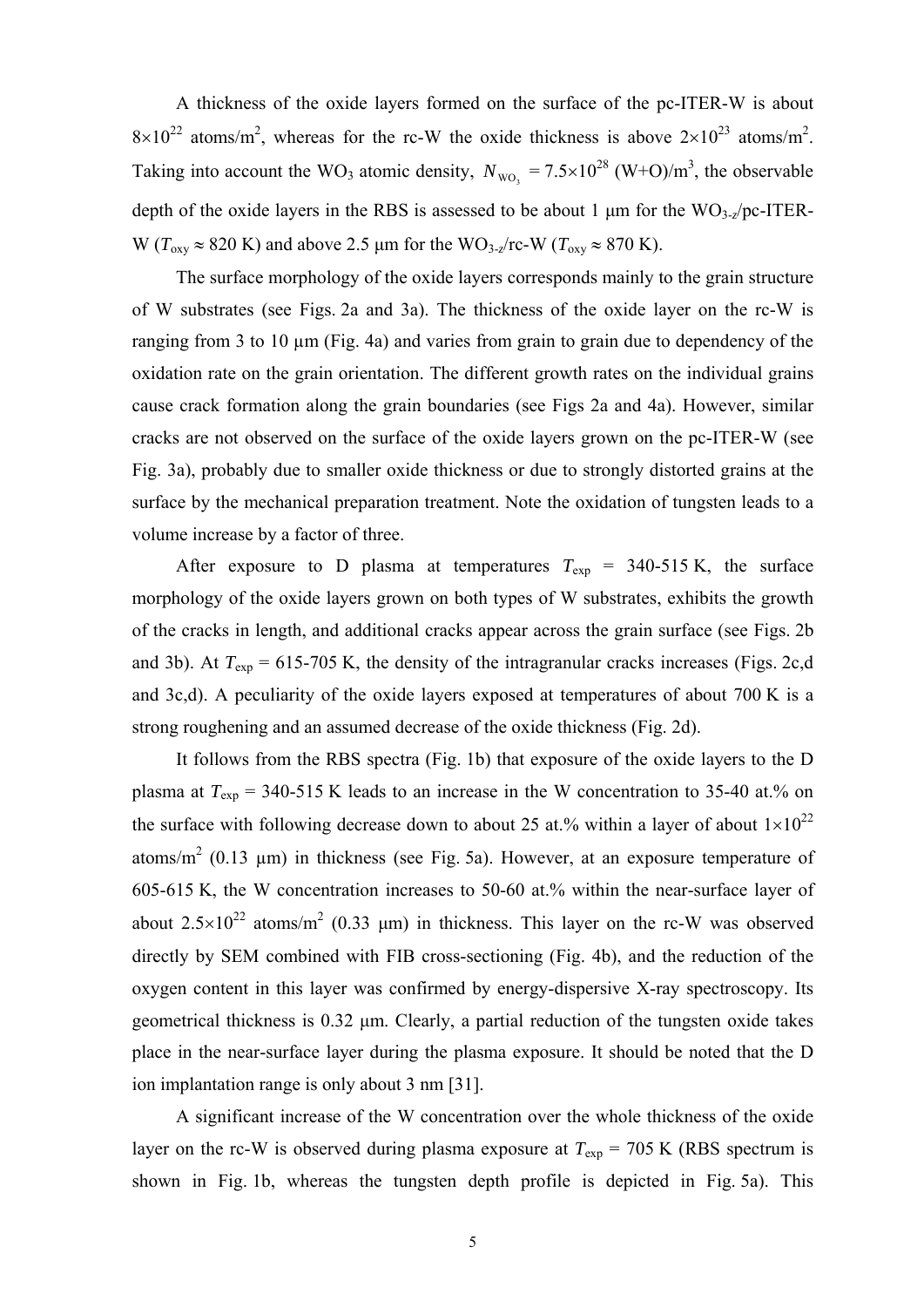temperature is above the onset temperature  $T_{reduce} \approx 670 \text{ K}$  for reduction of WO<sub>3</sub> by hydrogen gas [21], and it is reasonable to suggest that the increase of the W concentration to 50-70 at.% is due to the reduction of  $WO_{3-z}$  by D atoms implanted in the near-surface layer and diffusing into the bulk. At this exposure temperature, oxygen atoms are removed from the oxide layer in the form of water molecules [32], and, as may be inferred from the RBS spectrum (see Fig. 1b) and the SEM pictures (see Fig. 2d), the layer becomes thinner, as a consequence. However, the oxygen-free metallic tungsten is not completely restored.

RBS spectra highlight another important features of the oxide layers exposed to the D plasma at temperatures below the onset temperature for the oxide reduction ( $T_{\text{reduce}} \approx$ 670 K): (i) a significant increase of the W concentration over the whole thickness of the oxide layer on the pc-ITER-W at  $T_{\text{exp}} = 605 \text{ K}$  (Fig. 6a); (ii) an increase of the W concentration at depths of 1-3 µm from 25 to 28 at.% after exposure at temperature of 515 K, and the increase to 45% at 615 K for the oxide layers on the rc-W (Fig. 5a). It seems likely that the process of the oxide reduction by diffusing D atoms occurs at a low rate already at temperatures lower than those considered before.

After D plasma exposure at temperatures up to 430 K, the deuterium concentration in the tungsten oxide matrix at depths beyond the oxygen depleted layer up to 1-2 µm is 2-3 at.% (Figs. 5b and 6b). The D concentration in the near-surface layer is somewhat lower than that in the WO3-*z* matrix, probably due to a partial reduction of the tungsten oxide. As the exposure temperature increases, the D concentration in the oxide matrix decreases, reaching about  $5\times10^{-3}$  at.% at  $T_{\text{exp}} = 615$  K for WO<sub>3-z</sub>/rc-W (Fig. 5b), while for WO<sub>3-z</sub>/pc-ITER-W it stays just above  $10^{-2}$  at.% at  $T_{\rm exp} = 605$  K (Fig. 6b). For the WO<sub>3-</sub>*z*/rc-W exposed at temperature of 705 K, the oxide thickness shrinks to less than 2  $\mu$ m, and the D concentration slightly increases (Fig. 5b). However, it must be emphasized that a strong reduction of  $WO<sub>3</sub>$  takes place at this temperature.

The maximum concentration of deuterium retained at depths of 0.3-3 μm in the tungsten oxide layers (Figs. 5b and 6b) is expressed in units of the D-to-W ratio and plotted in Fig. 7, as function of exposure temperature. For comparison, the maximum D concentration at depths of 2-4 µm in metallic re-crystallized W [33], metallic polycrystalline ITER-grade W [34], and porous (93-96% of the theoretical density), 200 µm thick vacuum plasma-sprayed (VPS) W coatings [35] exposed in the same experimental equipment to a low-energy (38 eV/D), high flux D plasma is plotted too. It is apparent that at exposure temperatures up to 550 K, the presence of the oxide structure significantly increases the amount of D atoms retained per W atom.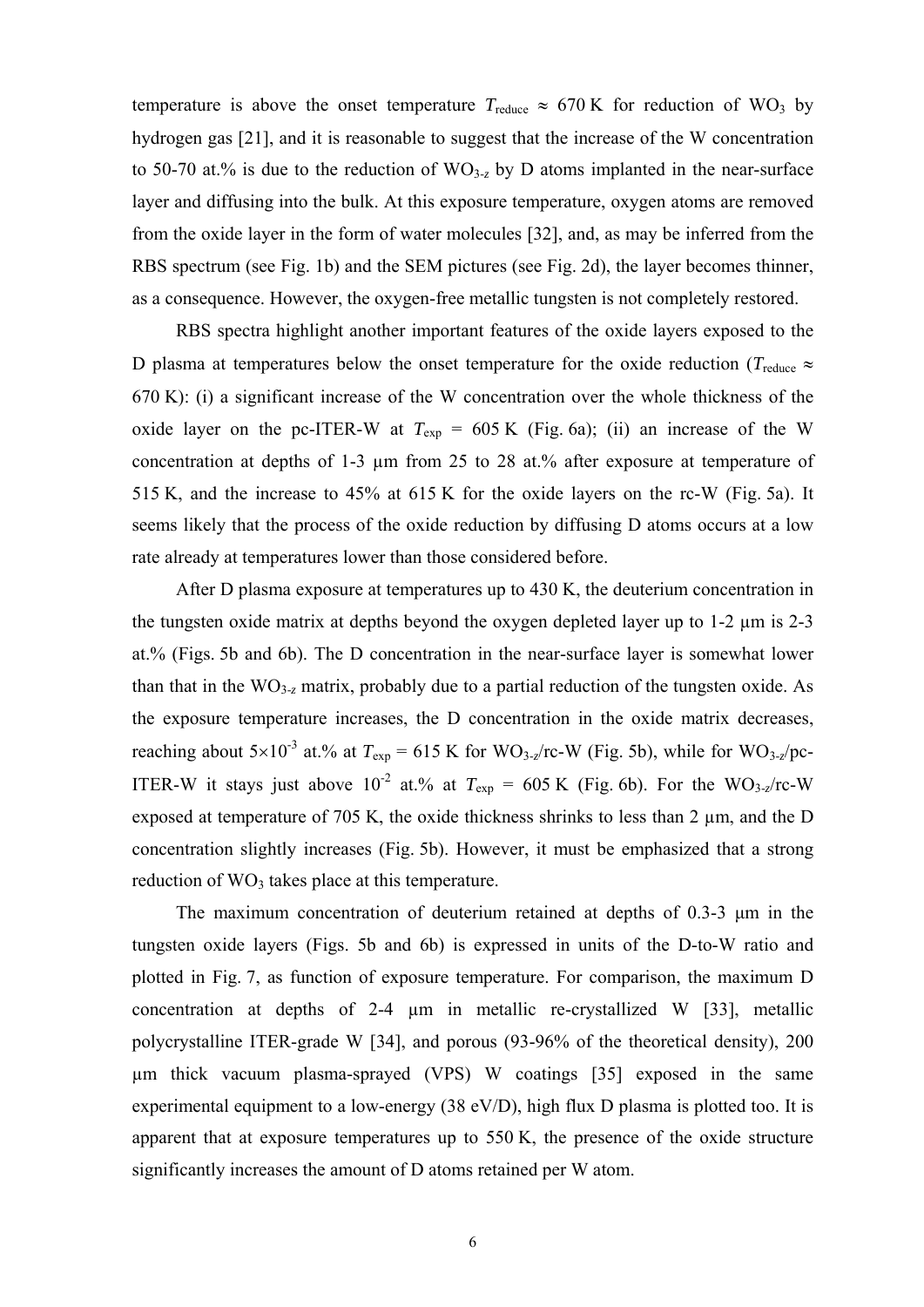From the analysis of the D profiles (Figs. 5b and 6b) it is concluded that deuterium atoms diffuse deeply into the bulk of the tungsten oxide, reaching at least a depth of several micrometers even at  $T_{\text{exp}}$  = 340 K, and are captured by traps. The high D concentration of about 0.1 D/W at depths far beyond the D ion implantation range in the WO<sub>3-z</sub> after exposure at temperatures below 500 K (Fig. 7) can be related to D atoms chemically bonded to O atoms with the formation of deuterium tungsten bronze  $(D_xWO_3)$ molecules [12, 13] and to molecular deuterium accumulated inside closed pores and cracks initially present in the oxide layer [8]. However, in a vacuum plasma-sprayed W (VPS-W) coating with a porosity of 4-7%, the maximum D concentration at depths of 2-4 μm does not exceed 0.03 D/W [35] (Fig. 7). Note that the VPS-W coating is characterized at these depths by closed pores. Consequently, relatively high D concentration (about 0.1 D/W) in the tungsten oxide layers can not be explained by accumulation of molecular deuterium inside pores. It may be concluded that the formation of chemical bonds between D and O atoms is responsible for the trapping of the majority of deuterium in the tungsten oxide matrix.

#### **4. Conclusions**

Surface morphology, composition, and deuterium retention have been studied in tungsten oxide layers (WO<sub>3-z</sub>,  $0 \le z \le 0.25$ ) exposed to a low-energy (38 eV/D), high flux D plasma ( $10^{22}$  D/m<sup>2</sup> s) to an ion fluence of  $10^{26}$  D/m<sup>2</sup> at various temperatures.

The surface morphology of the oxide layers grown both on the polycrystalline ITERgrade W and recrystallized W corresponds mainly to that of W substrate materials. The oxide layer on the recrystallized W exhibits cracks along grain boundaries, since the thickness of the oxide layer varies with the W grain orientation between 3 and 10 µm due to variation of the oxidation rate with grain orientation. After exposure to the D plasma at temperatures of 340-705 K additional cracks on the grain surface and intragranular cracks appear.

Exposure of the oxide layers on the recrystallized W to the D plasma at 340-615 K leads to a partial reduction of the tungsten oxide in the near-surface layer up to 0.3 µm. During plasma exposure at 705 K, this oxide layer becomes thinner due to loss of oxygen by formation of water molecules. The reduction over the whole thickness of the oxide layer on the polycrystalline ITER-grade W in observed even at 605 K. It may be suggested that the process of the oxide reduction by diffusing D atoms occurs already at temperatures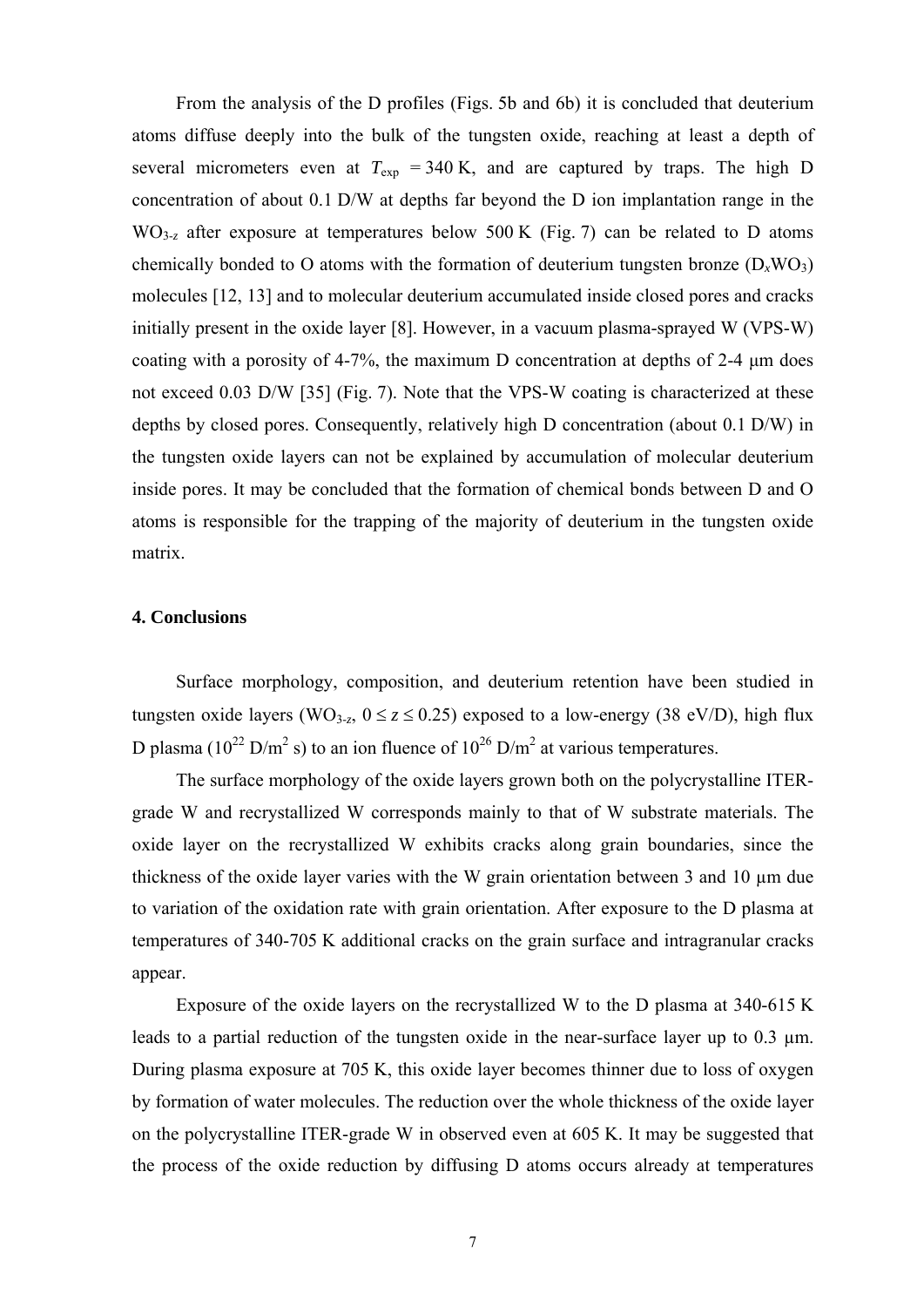below the onset temperature  $T_{reduce} \approx 670 \text{ K}$  for reduction of WO<sub>3</sub> by hydrogen gas considered before.

In the oxide layer exposed to the D plasma, deuterium atoms diffuse into the bulk to depths beyond several micrometers even at a temperature of 340 K. The high D concentration of about 0.1 D/W (in units of the D-to-W atomic ratio) observed in the first micrometers below the surface at exposure temperatures below 500 K can be related mainly to D atoms chemically bonded to O atoms with the formation of deuterium tungsten bronze  $(D_xWO_3)$  molecules [12, 13]. As the exposure temperature increases, the D concentration decreases, reaching about  $2\times10^{-4}$  D/W at 615 K, due to the oxide reduction.

# **Acknowledgements**

The authors thank Dr. M. Oyaidzu (JAEA Tokai) for help with the oxidation of W samples and J. Dorner and M. Fußeder (IPP Garching) for technical assistance with the  ${}^{3}$ He beam analyses.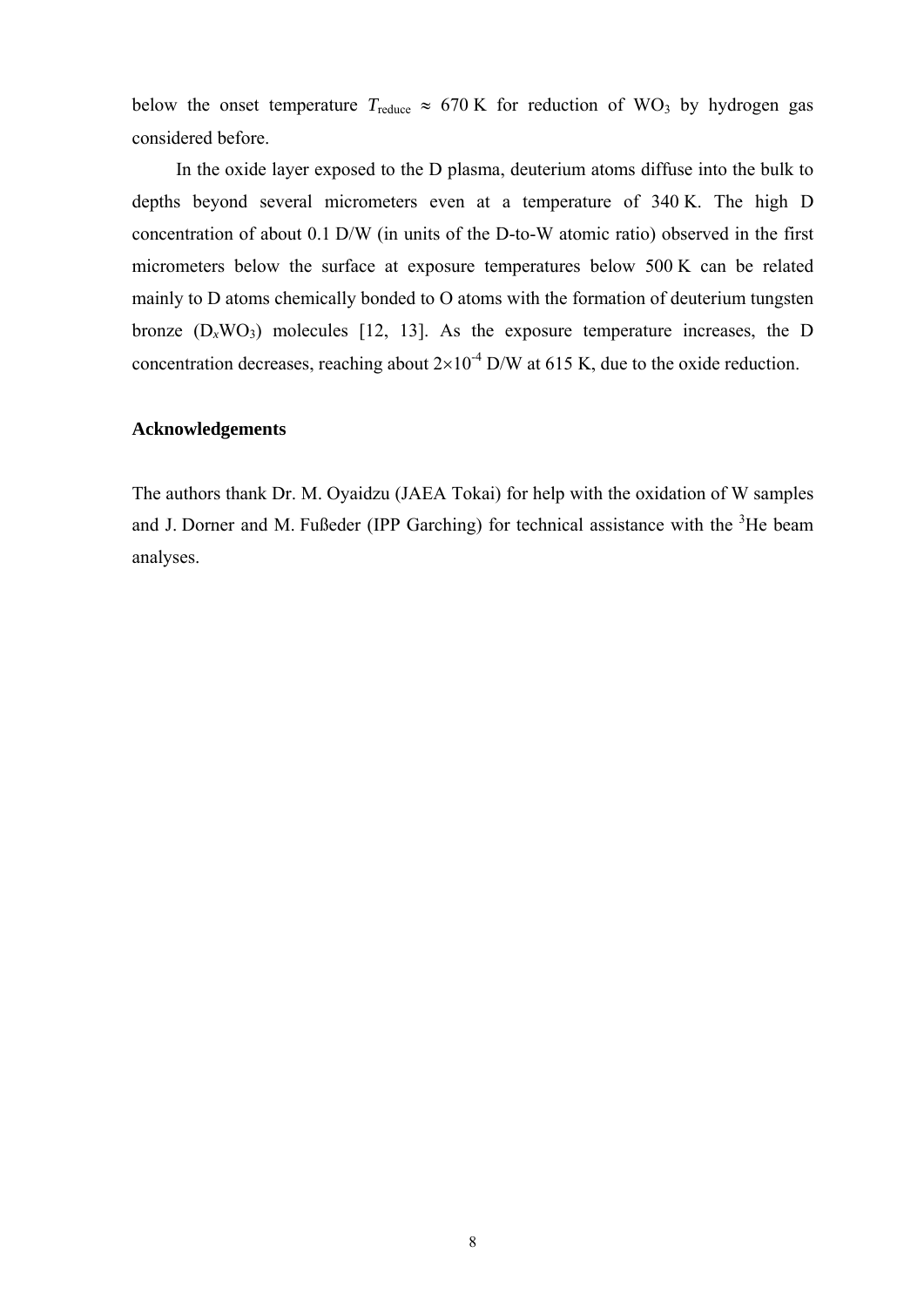# **Figure captions**

Figure 1. Rutherford backscattering (RBS) spectra for 2.8 MeV  $3$ He ions incident on tungsten oxide layers: (a) as grown on the surface of polycrystalline ITER-grade W and recrystallized W, and (b) grown on the surface of recrystallized W (rc-W) and then exposed to a low-energy (38 eV/D), high-flux ( $10^{22}$  D/m<sup>2</sup> s) D plasma with an ion fluence of  $10^{26}$  D/m<sup>2</sup> at various temperatures. The thick solid and dash lines represent RBS spectra for stoichiometric  $WO_3$  and metallic W, respectively, calculated by the SIMNRA program [27].

Figure 2. SEM images of tungsten oxide layers grown on the surface of recrystallized W before (a) and after exposure to a low-energy (38 eV/D), high-flux ( $10^{22}$  D/m<sup>2</sup> s) D plasma with an ion fluence of  $10^{26}$  D/m<sup>2</sup> at temperatures of 515 K (b), 615 K (c), and 705 K (d). The magnification of all images is the same.

Figure 3. SEM images of tungsten oxide layers grown on the surface of polycrystalline ITER-grade W before (a) and after exposure to a low-energy (38 eV/D), high-flux  $(10^{22}$ D/m<sup>2</sup> s) D plasma with an ion fluence of  $10^{26}$  D/m<sup>2</sup> at temperatures of 490 K (b), 605 K (c), and 700 K (d). The magnification of all images is the same.

Figure 4. SEM images of tungsten oxide layers grown on the surface of recrystallized W and exposed to a low-energy (38 eV/D), high-flux ( $10^{22}$  D/m<sup>2</sup> s) D plasma with an ion fluence of  $10^{26}$  D/m<sup>2</sup> at temperatures of 340 K (a) and 615 K (b). The central part of the images shows a cross-section prepared by FIB (-38° tilted). In the panel (a), the thicknesses of WO3-*z* layers on individual W grains are labelled; the upper and lower part of the image shows the surface (52° tilted). Note the layer on top of the oxide is an artificial protection coating for preparing the cross-section. In the panel (b), the thicknesses of  $WO_{3-z}$  layer and reduced oxide layer are labelled.

Figure 5. Tungsten (a) and deuterium (b) concentrations in tungsten oxide layers grown on the surface of recrystallized W and then exposed to a low-energy (38 eV/D), high-flux  $(10^{22} \text{ D/m}^2 \text{ s})$  D plasma with an ion fluence of  $10^{26} \text{ D/m}^2$  at various temperatures. The tungsten concentration was determined by RBS, whereas the D concentration was measured by means of the  $D(^{3}He, p)^{4}He$  nuclear reaction. Arrows indicate depths of 0.25, 1, and 3 µm for stoichiometric WO<sub>3</sub> taking the atomic density of  $7.5 \times 10^{28}$  (W+O)/m<sup>3</sup>.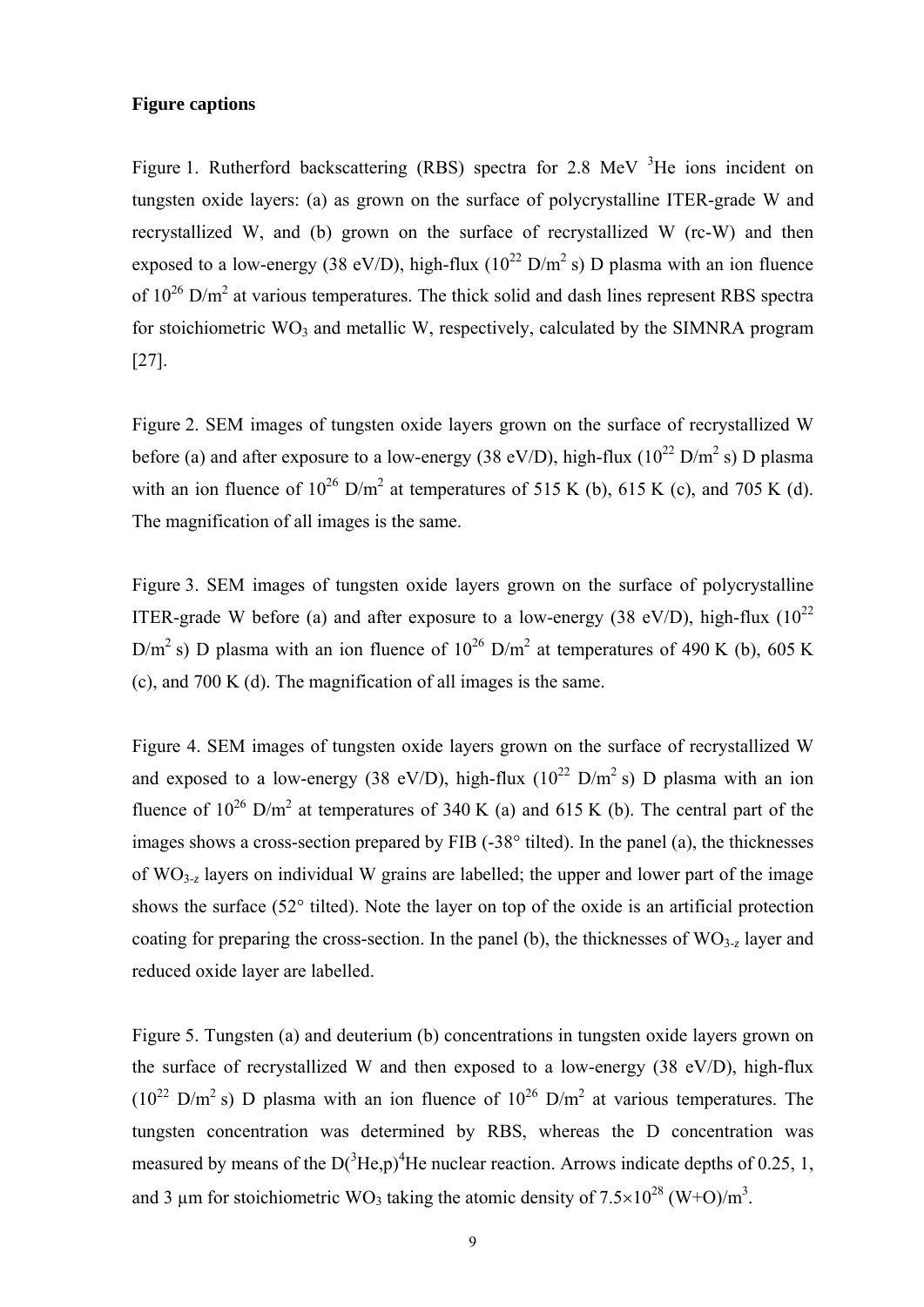Figure 6. Tungsten (a) and deuterium (b) concentrations in tungsten oxide layers grown on the surface of polycrystalline ITER-grade W and then exposed to a low-energy (38 eV/D), high-flux (10<sup>22</sup> D/m<sup>2</sup> s) D plasma with an ion fluence of  $10^{26}$  D/m<sup>2</sup> at various temperatures. The tungsten concentration was determined by RBS, whereas the D concentration was measured by means of the  $D(^{3}He, p)^{4}He$  nuclear reaction. Arrows indicate depths of 0.25, 1, and 3 µm for stoichiometric WO<sub>3</sub> taking the atomic density of  $7.5 \times 10^{28}$  (W+O)/m<sup>3</sup>.

Figure 7. Maximum concentration of deuterium retained at a depth of 0.3-3  $\mu$ m in tungsten oxide, recrystallized W (rc-W) [33], polycrystalline ITER-grade W (pc-ITER-W) [34], and porous vacuum plasma-sprayed W (VPS-W) [35] exposed to a low-energy (38 eV/D), high-flux ( $10^{22}$  D/m<sup>2</sup> s) D plasma, as a function of the exposure temperature. The D concentration is expressed in units of the D-to-W ratio. The applied D ion fluences,  $\Phi$ , are indicated in the legend. The D concentration in the W materials was taken after D plasma exposure to highest realized D ion fluences just to show maximum D concentration.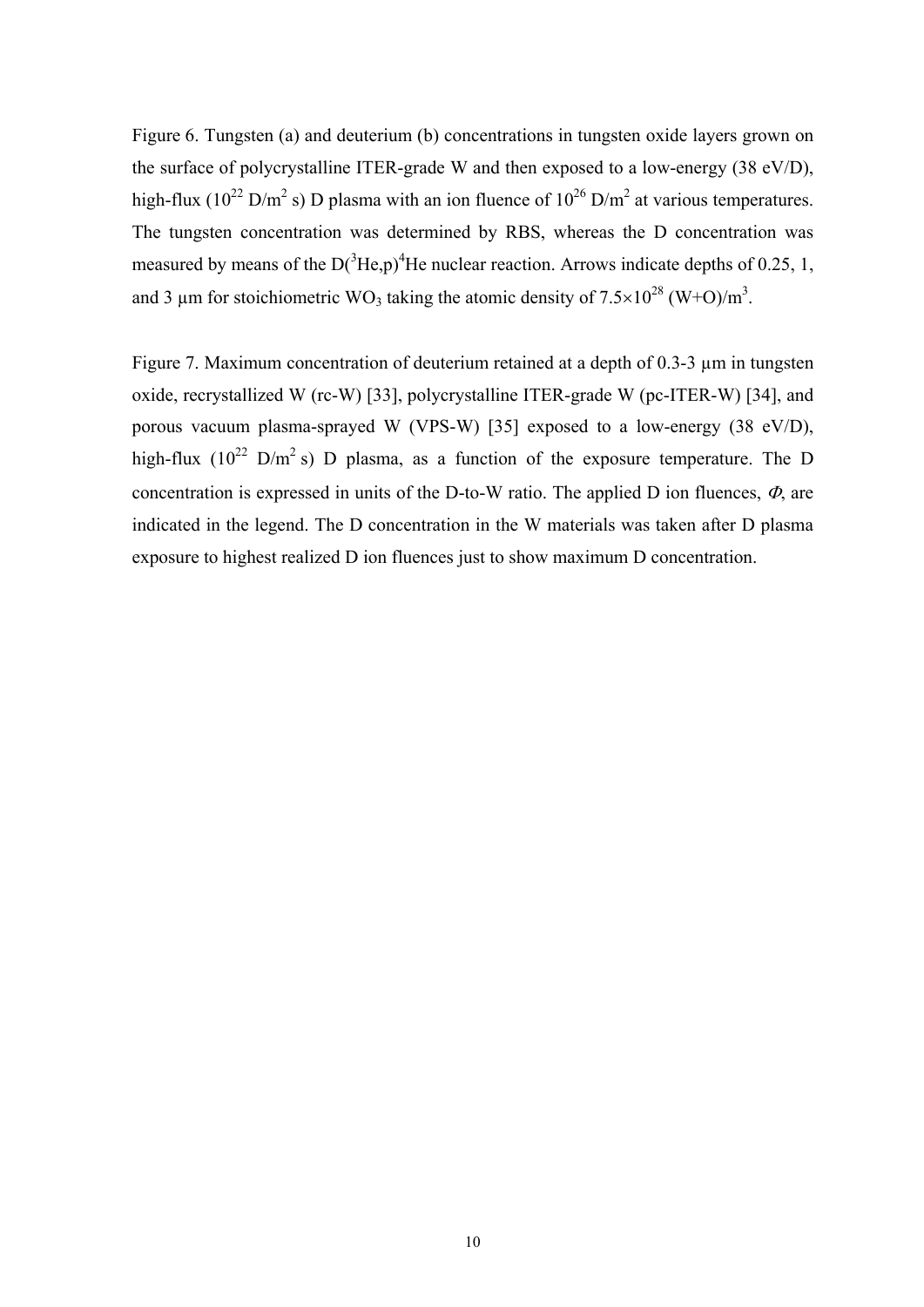

Figure 1. Rutherford backscattering (RBS) spectra for 2.8 MeV <sup>3</sup>He ions incident on tungsten oxide layers: (a) as grown on the surface of polycrystalline ITER-grade W and recrystallized W, and (b) grown on the surface of recrystallized W (rc-W) and then exposed to a low-energy (38 eV/D), high-flux ( $10^{22}$  D/m<sup>2</sup> s) D plasma with an ion fluence of  $10^{26}$  D/m<sup>2</sup> at various temperatures. The thick solid and dash lines represent RBS spectra for stoichiometric  $WO_3$  and metallic W, respectively, calculated by the SIMNRA program [27].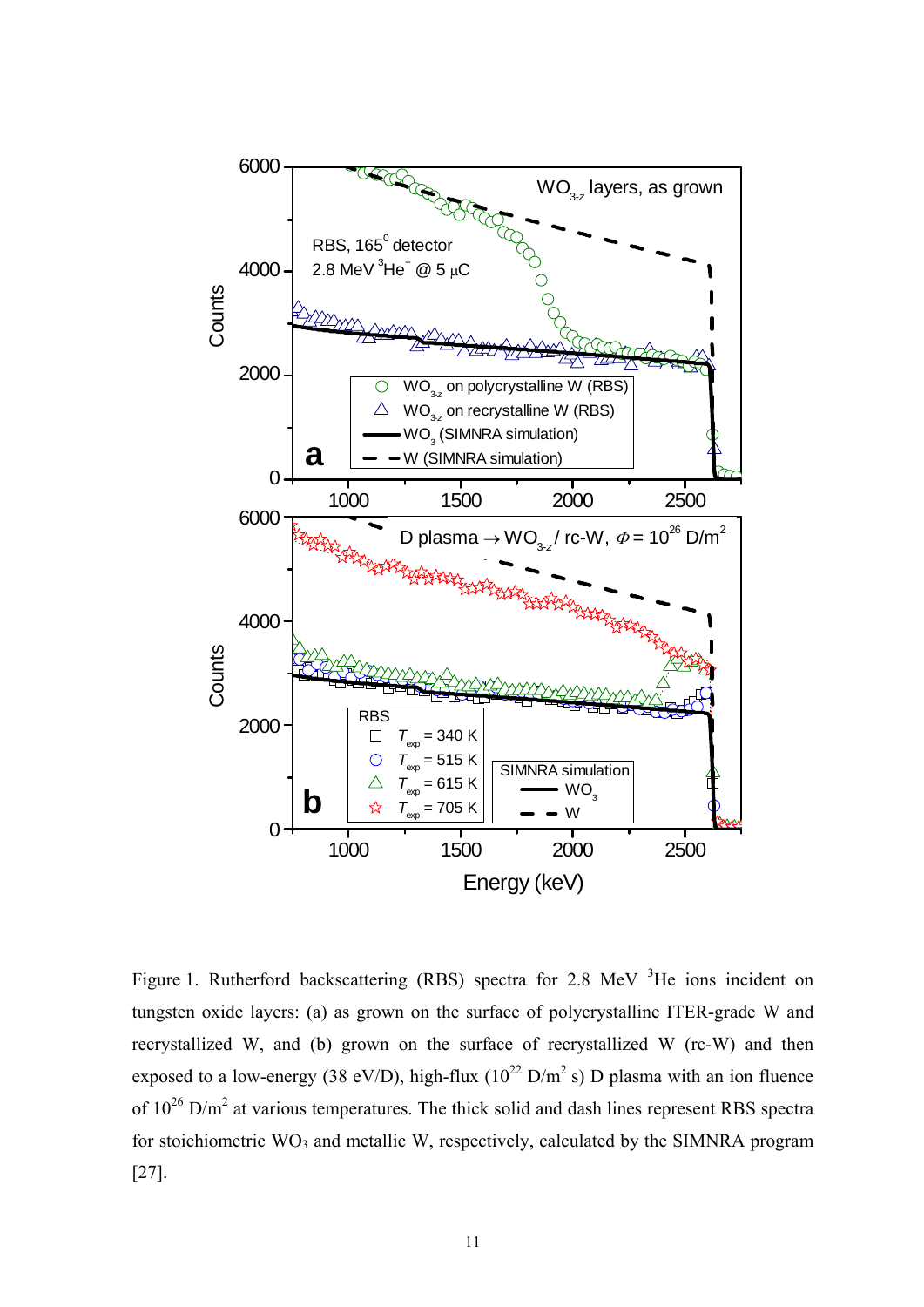

Figure 2. SEM images of tungsten oxide layers grown on the surface of recrystallized W before (a) and after exposure to a low-energy (38 eV/D), high-flux ( $10^{22}$  D/m<sup>2</sup> s) D plasma with an ion fluence of  $10^{26}$  D/m<sup>2</sup> at temperatures of 515 K (b), 615 K (c), and 705 K (d). The magnification of all images is the same.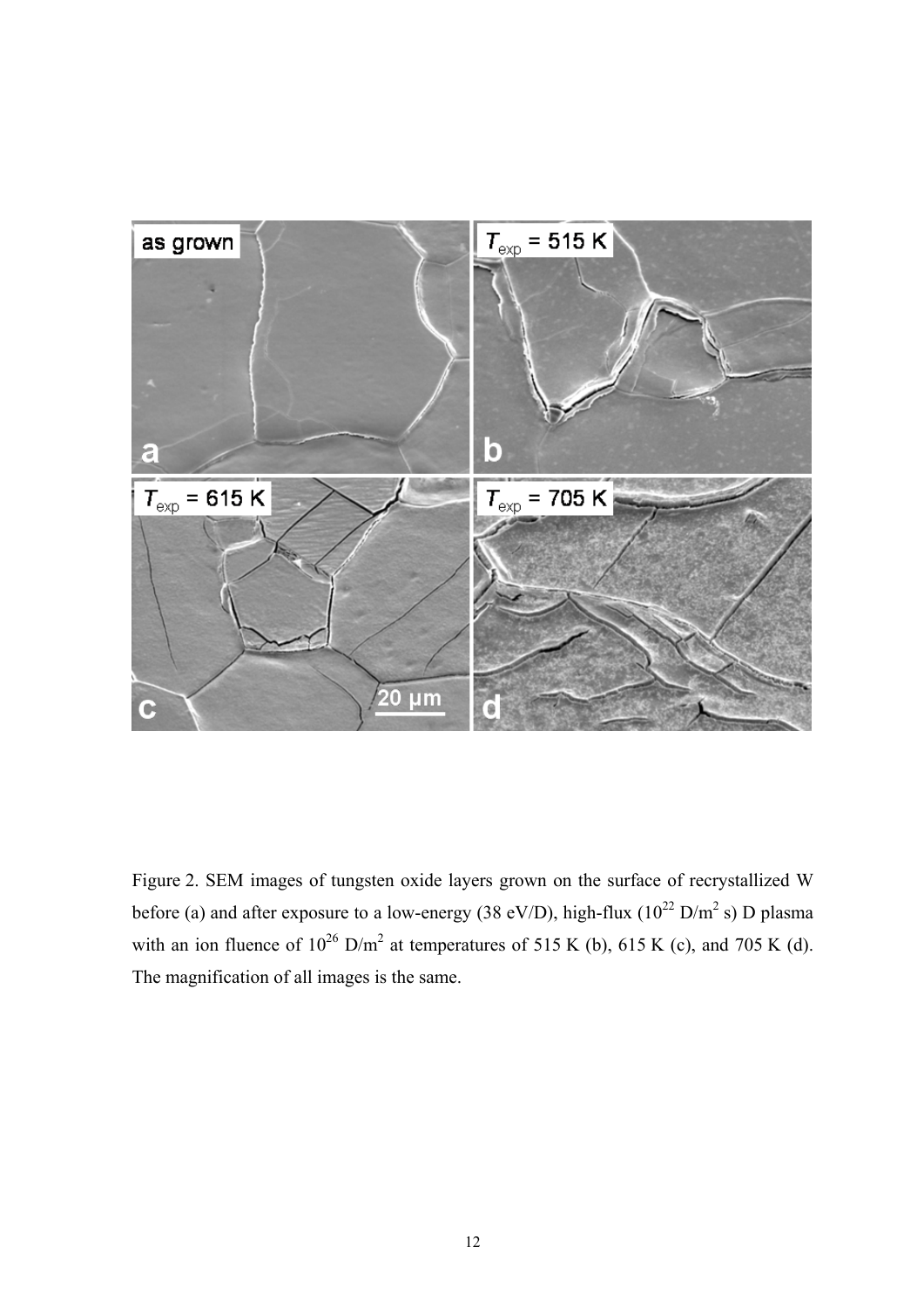

Figure 3. SEM images of tungsten oxide layers grown on the surface of polycrystalline ITER-grade W before (a) and after exposure to a low-energy (38 eV/D), high-flux  $(10^{22}$ D/m<sup>2</sup> s) D plasma with an ion fluence of  $10^{26}$  D/m<sup>2</sup> at temperatures of 490 K (b), 605 K (c), and 700 K (d). The magnification of all images is the same.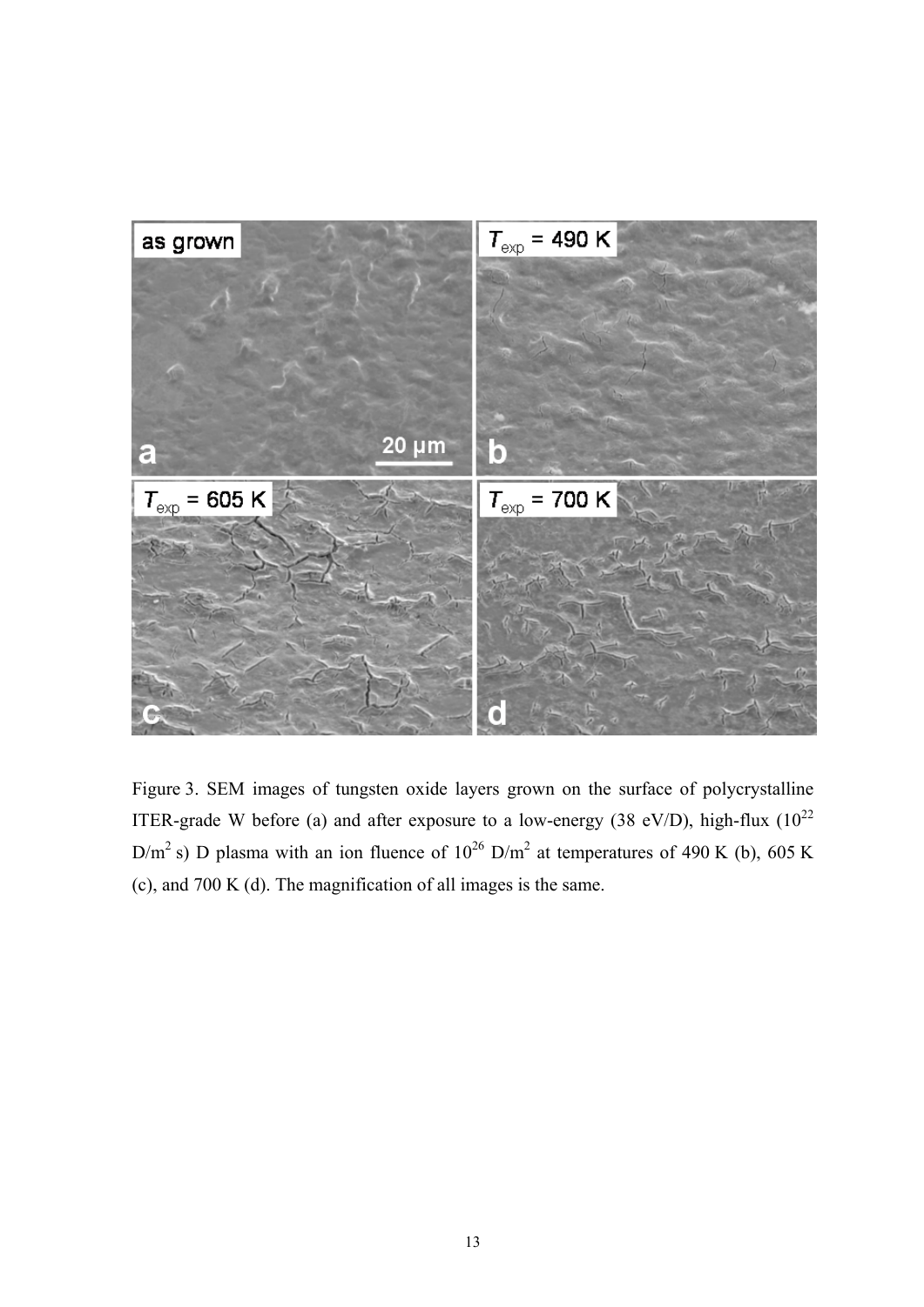

Figure 4. SEM images of tungsten oxide layers grown on the surface of recrystallized W and exposed to a low-energy (38 eV/D), high-flux ( $10^{22}$  D/m<sup>2</sup> s) D plasma with an ion fluence of  $10^{26}$  D/m<sup>2</sup> at temperatures of 340 K (a) and 615 K (b). The central part of the images shows a cross-section prepared by FIB (-38° tilted). In the panel (a), the thicknesses of WO3-*z* layers on individual W grains are labelled; the upper and lower part of the image shows the surface (52° tilted). Note the layer on top of the oxide is an artificial protection coating for preparing the cross-section. In the panel (b), the thicknesses of WO<sub>3-*z*</sub> layer and reduced oxide layer are labelled.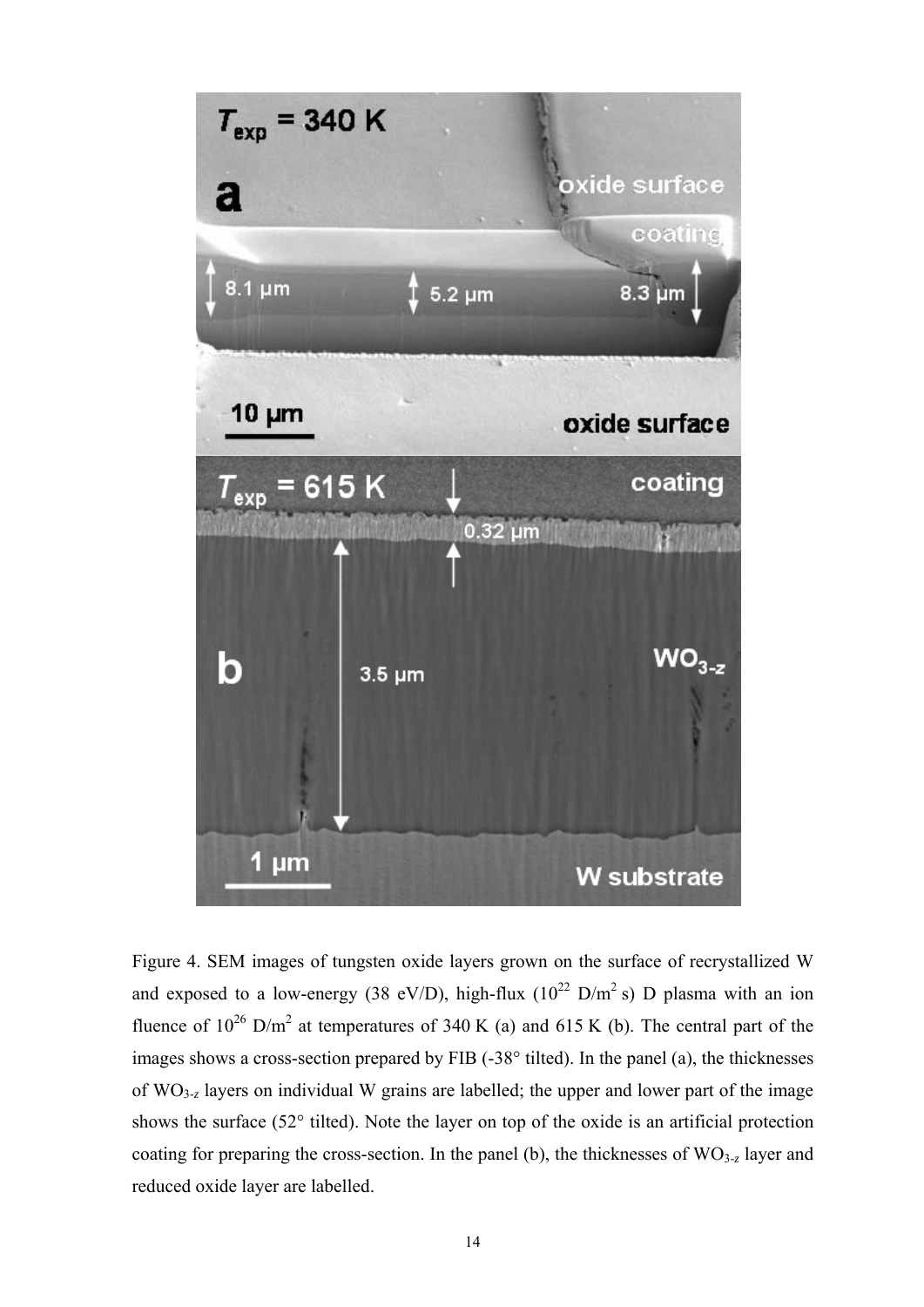

Figure 5. Tungsten (a) and deuterium (b) concentrations in tungsten oxide layers grown on the surface of recrystallized W and then exposed to a low-energy (38 eV/D), high-flux  $(10^{22} \text{ D/m}^2 \text{ s})$  D plasma with an ion fluence of  $10^{26} \text{ D/m}^2$  at various temperatures. The tungsten concentration was determined by RBS, whereas the D concentration was measured by means of the  $D(^{3}He, p)^{4}He$  nuclear reaction. Arrows indicate depths of 0.25, 1, and 3 µm for stoichiometric WO<sub>3</sub> taking the atomic density of  $7.5 \times 10^{28}$  (W+O)/m<sup>3</sup>.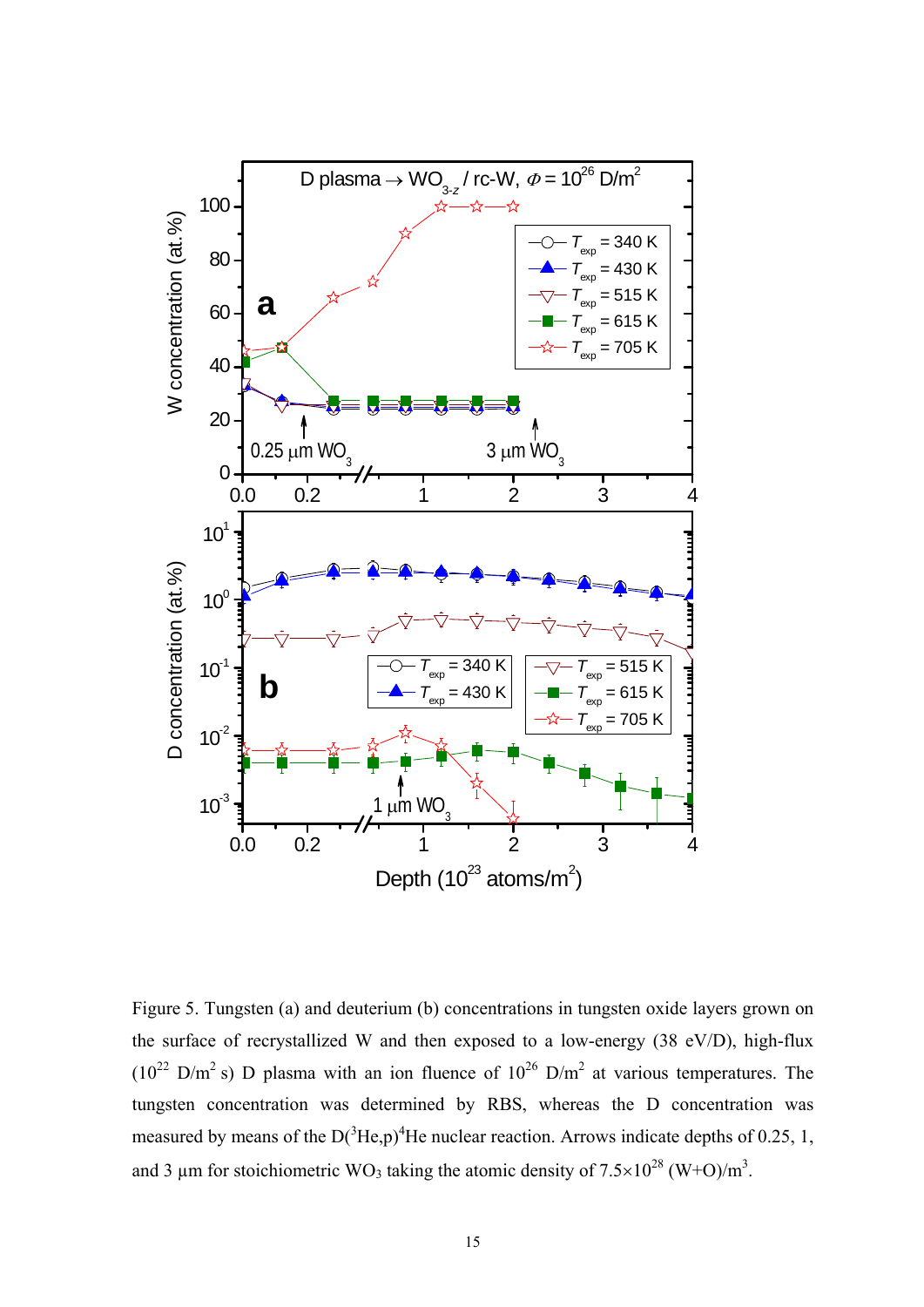

Figure 6. Tungsten (a) and deuterium (b) concentrations in tungsten oxide layers grown on the surface of polycrystalline ITER-grade W and then exposed to a low-energy (38 eV/D), high-flux (10<sup>22</sup> D/m<sup>2</sup> s) D plasma with an ion fluence of  $10^{26}$  D/m<sup>2</sup> at various temperatures. The tungsten concentration was determined by RBS, whereas the D concentration was measured by means of the  $D(^{3}He, p)^{4}He$  nuclear reaction. Arrows indicate depths of 0.25, 1, and 3 µm for stoichiometric WO<sub>3</sub> taking the atomic density of  $7.5 \times 10^{28}$  (W+O)/m<sup>3</sup>.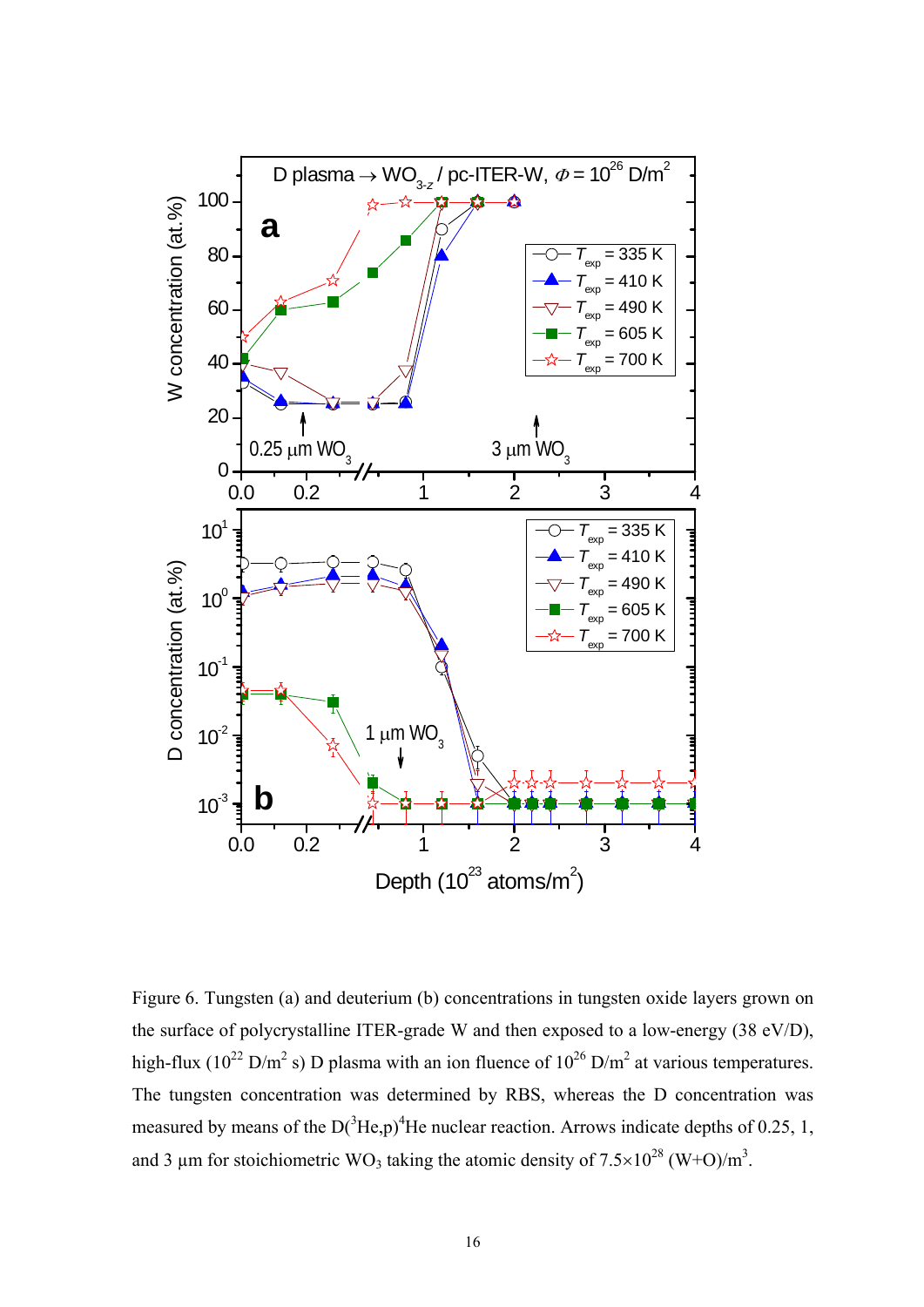

Figure 7. Maximum concentration of deuterium retained at a depth of 0.3-3  $\mu$ m in tungsten oxide, recrystallized W (rc-W) [33], polycrystalline ITER-grade W (pc-ITER-W) [34], and porous vacuum plasma-sprayed W (VPS-W) [35] exposed to a low-energy (38 eV/D), high-flux ( $10^{22}$  D/m<sup>2</sup> s) D plasma, as a function of the exposure temperature. The D concentration is expressed in units of the D-to-W ratio. The applied D ion fluences,  $\Phi$ , are indicated in the legend. The D concentration in the W materials was taken after D plasma exposure to highest realized D ion fluences just to show maximum D concentration.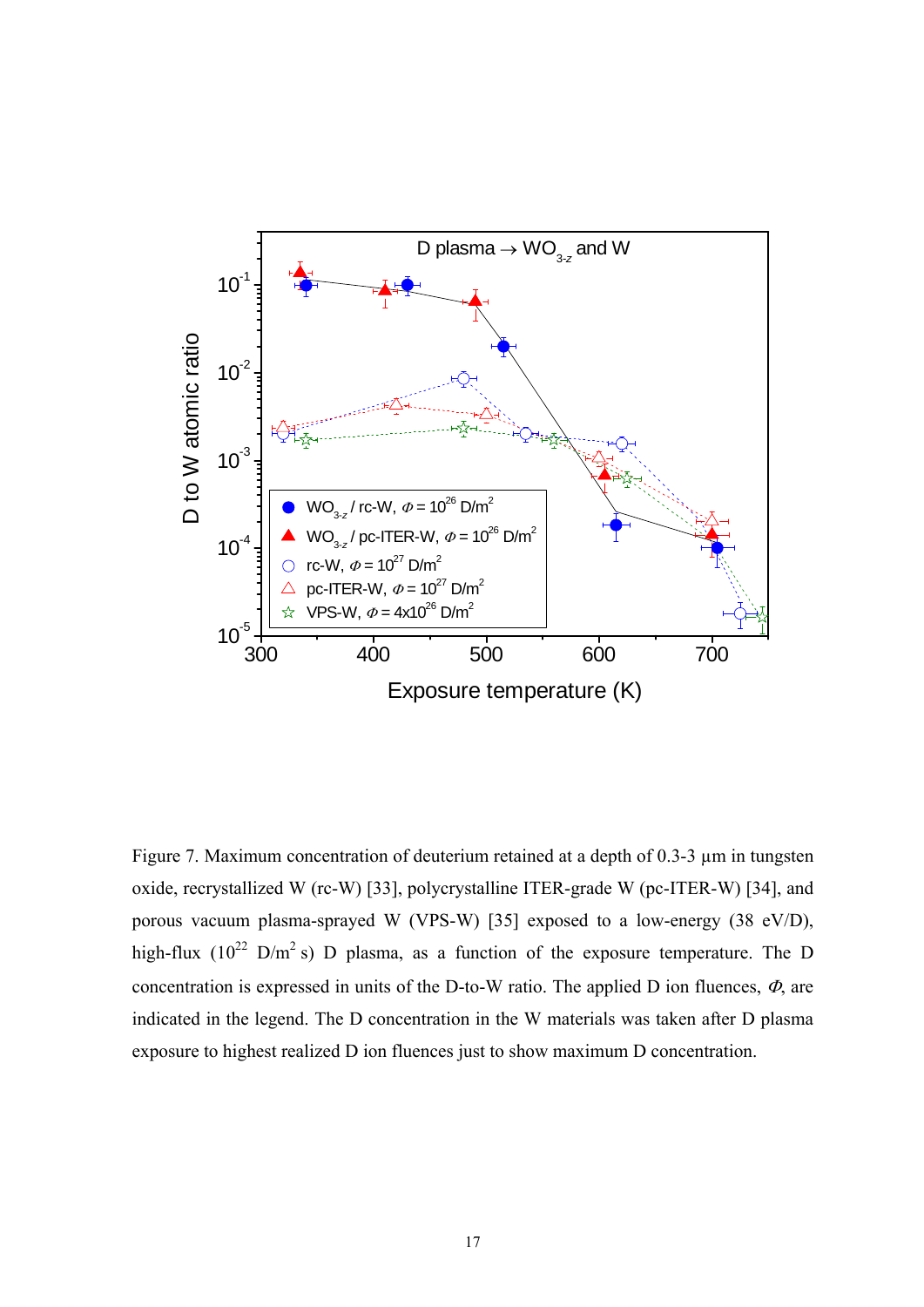### **References**

-

- [1] K. Sugiyama, M. Mayer, V. Rohde, M. Balden, Th. Dürbeck, A. Hermann, S. Lindig, A. Wiltner, H.W. Müller, R. Neu, the ASDEX Upgrade team, Nucl. Fusion 50(2010) 035001.
- [2] G. Federici, P. Andrew, P. Barabaschi, J. Brooks, R. Doerner, A. Geier, A. Herrmann, G. Janeschitz, K. Krieger, A. Kukushkin, A. Loarte, R. Neu, G. Saibene, M. Shimada, G. Strohmayer, M. Sugihara, J. Nucl. Mater. 313-316 (2003) 11.
- [3] K. Nakamura, M. Hasegawa, F. Wang, S. Kawasaki, H. Nakashima, A. Higashijima, K.N. Sato, H. Zishi, K. Hanada, M. Sakamoto, H. Idei, Fusion Eng. Des. 83 (2008) 236.
- [4] G. Ritz, T, Hirai, P. Norajitra, J. Reiser, R. Giniyatulin, A. Makhankov, I. Mazul, G. Pinchuk, J. Linke, Phys. Scripta T 138 (2009) 014064.
- [5] C.H. Skinner, A.A. Haasz, V.Kh. Alimov, N. Bekris, R.A. Causey, R.E.H. Clark, J.P. Coad, J.W. Davis, R.P. Doerner, M. Mayer, A. Pisarev, J. Roth, T. Tanabe, Fusion Sci. Technol. 54 (2008) 891.
- [6] J. Roth, J. Bohdansky, W. Ottenberger, Data on Low Energy Light Ion Sputtering, Report IPP 9/26 (Max-Planck-Institut für Plasmaphysik, Garching, 1979).
- [7] S. Nagata, K. Takahiro, Phys. Scripta T94 (2001) 106.
- [8] V.Kh. Alimov, V.M. Sharapov, A.E. Gorodetsky, Phys. Scripta T103 (2003) 72.
- [9] N. Matsunami, N. Ohno, M. Tokitani, J. Nucl. Mater. 390-391 (2009) 693.
- [10] A. Inouye, S. Yamamoto, S. Nagata, M.Yishikawa, T. Shikawa, Nucl. Instr. and Meth. B 267 (2009) 1480.
- [11] D. Schneider, Oxidation von Wolfram in Sauerstoff und O<sub>2</sub>-haltigen Gasgemischen, in: Gmelin Handbuch der Anorganischen Chemie, Wolfram, Ergänzungsband B1, Die Systeme mit Edelgasen, Wasserstoff und Sauerstoff (Springer, Berlin, 1978) pp. 143- 170 (in German).
- [12] R.D. Bringans, H. Höchst, H.R. Shanks, Surface Sci. 111 (1981) 80.
- [13] P.J. Wiseman, P.G. Dickens, J. Solid State Chem. 6 (1973) 374.
- [14] M.V. Šušic, Yu.M. Solonin, J. Mater. Sci. 23 (1988) 267.
- [15] B.W. Faughnan, R.S. Crandall, M.A. Lampert, Appl. Phys. Lett. 27 (1975) 275.
- [16] B. Reichman, A.J. Bard, D. Laser, J. Electrochem. Soc. 127 (1980) 647.
- [17] P.G. Dickens, S.J. Hibble, R.H. Jarman, J. Electron. Mater. 10 (1981) 999.
- [18] J.-R. Randin, R. Viennet, J. Electrochem. Soc. 129 (1982) 2349.
- [19] Á. Vértes, R. Schiller, J. Appl. Phys. 54 (1983) 199.
- [20] N.L. Hitchman, Thin Solid Films 61 (1979) 341.